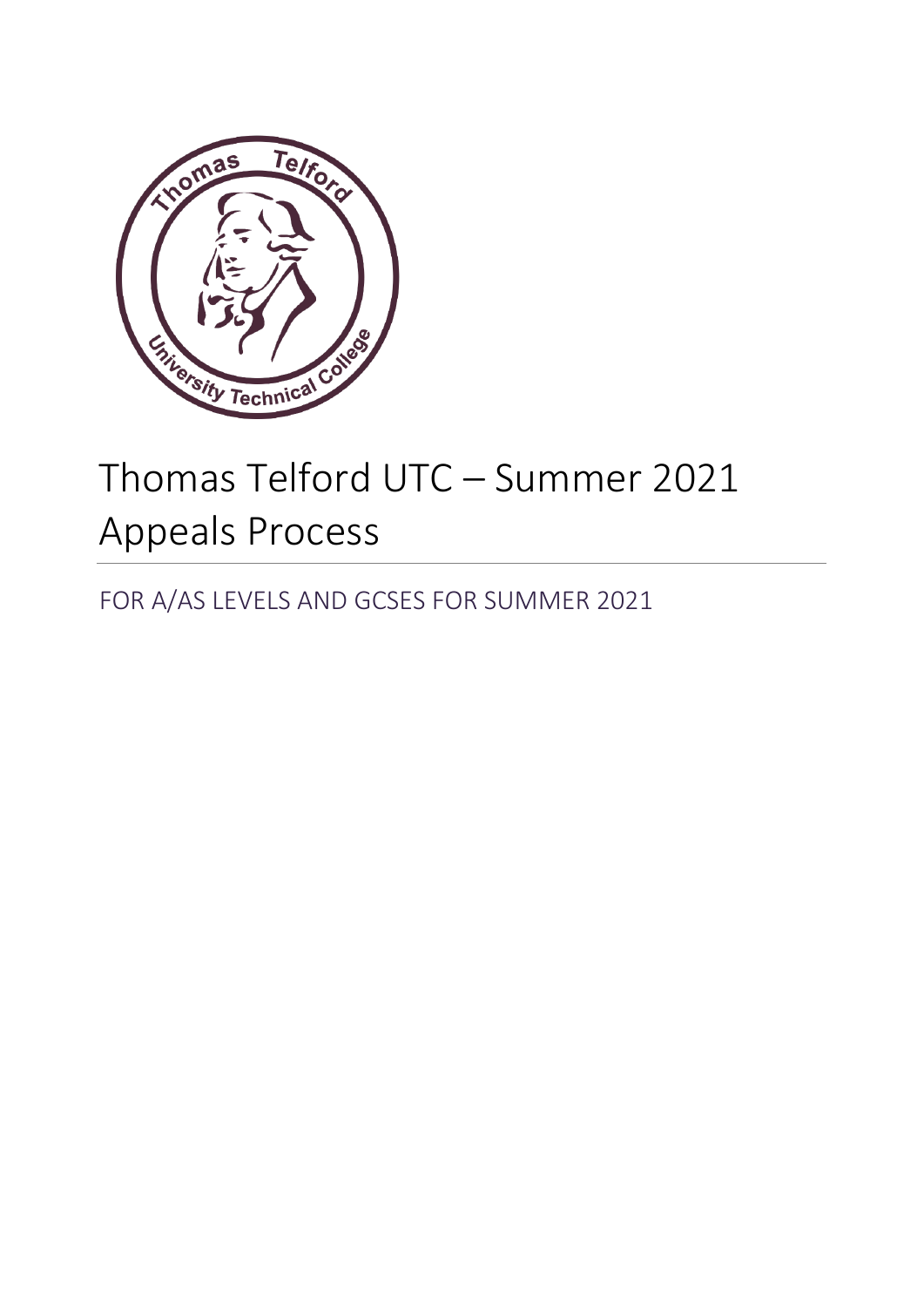

# Centre Policy for Appeals – summer 2021: Thomas Telford UTC

## Statement of intent

This section outlines the purpose of this document in relation to our centre.

#### **Statement of Intent**

This section provides details of the purpose of this document, as appropriate to our centre:

*The purpose of this policy is:*

- *To set out clear guidance on when students will receive their results.*
- *To support our students and their parents by offering guidance on how the appeal process will work this year.*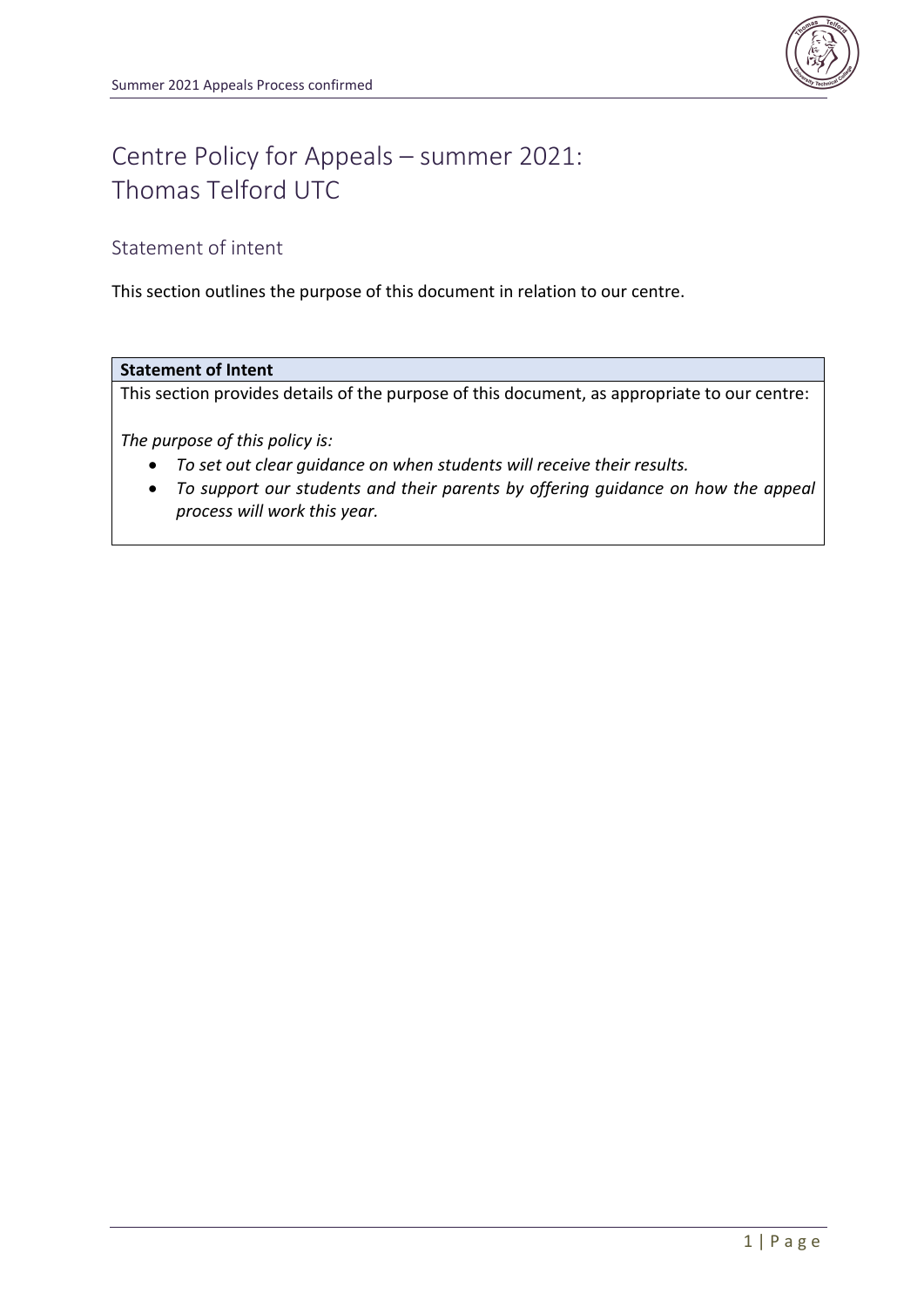

### When Will I Receive my Grades and What Happens Next?

This section of our Centre Policy outlines how grades will be received and the steps Thomas Telford UTC can take to appeal a grade that has been awarded.

#### **When will Grades be Awarded?**

This section gives details on when grades will be awarded.

- AS and A Level students will receive their results on Tuesday 10 August 2021.
- GCSE students will receive their results on Thursday 12 August 2021.

#### **What Happens Next? Appeals**

This section provides details of the approach to rectifying any errors that may have occurred. Although everyone has worked extremely hard to ensure all students are awarded with the correct grades on results day, there will also be an appeals system as a safety net to fix any genuine errors that were not identified earlier on in the grade awarding processes.

Should a student believe an error has occurred in determining their grade they can appeal to Thomas Telford UTC who will review whether they:

- Made an administrative error, e.g. we submitted an incorrect grade, used an incorrect assessment mark when determining your grade;
- Did not apply a procedure correctly, e.g. we did not follow our Centre Policy, did not undertake internal quality assurance; did not take account of access arrangements or mitigating circumstances, such as illness.

#### **The Stages of Appeal**

This section provides details of the stages of appeal that are open to students.

Should a student believe an error has been made in determining their grade, they will have a right to appeal. There are two stages to the appeal process.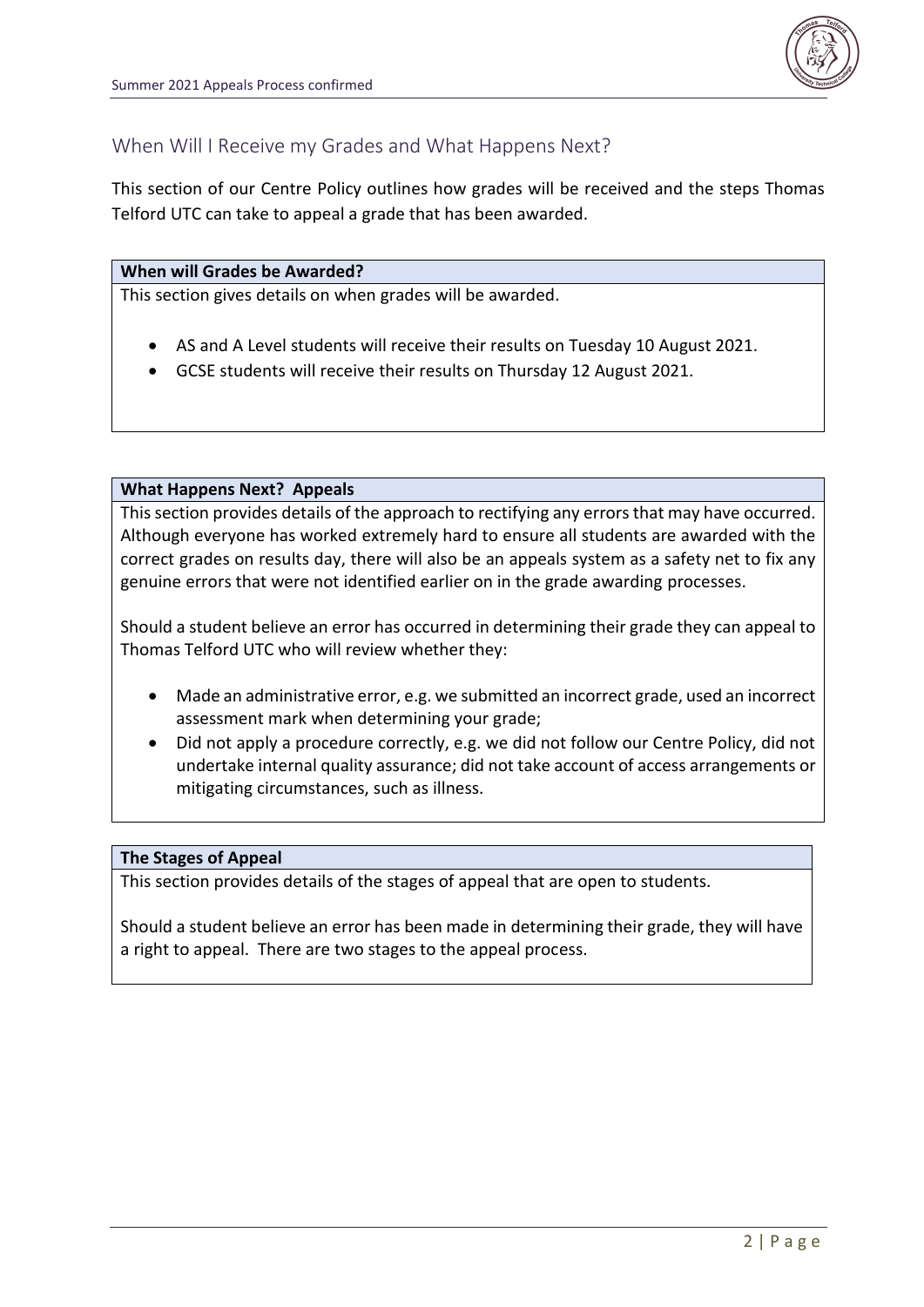

#### **Stage 1 Appeal – Centre Review**

If a student believes they have been awarded an incorrect grade they may appeal directly to Thomas Telford UTC. Thomas Telford UTC will review whether:

- An administrative error was made e.g. an incorrect grade was submitted to the awarding body; an incorrect assessment mark was used when determining the grade.
- A procedure was incorrectly applied, e.g. the Thomas Telford Centre Policy was not followed; internal quality assurance was not undertaken; access arrangements were not accounted for neither were mitigating circumstances such as illness.
- Made an administrative error, e.g. they Teachers making judgements will have regard to the Ofqual Head of Centre guidance on recommended evidence, and further guidance provided by awarding organisations.

In order for a decision to be made by a candidate on whether to appeal, the candidate can request that Thomas Telford UTC shares with them the following information on results day, if not before:

- Thomas Telford Centre Policy
- Sources of evidence used to determine the grade along with any grades/marks associated with them
- Details of any special circumstances that may have been taken into account in determining the grade e. g. access arrangements, mitigating circumstances such as illness.

#### **Stage 2 Appeal – Appeal to the Exam Board**

Should a student still believe that an incorrect grade has been awarded after the centre review has been conducted and competed, and they can demonstrate that the grade awarded does not reflect the evidence that has been used, they may request that Thomas Telford UTC appeals directly to the exam board on their behalf. The exam board will review:

- $\bullet$  If Thomas Telford UTC made an unreasonable exercise of academic judgement<sup>1</sup> in the choice of evidence from which the grade was determined and/or in the determination of the grade from that evidence.
- Thomas Telford UTC did not apply a procedure correctly, e.g. did not follow the Centre Policy, did not undertake internal quality assurance, did not take account of access arrangements or mitigating circumstances, such as illness.
- The exam board made an administrative error, e.g. they amended the grade during the processing of grades.

 $1A$  reasonable judgement is one that is supported by evidence. An exercise of judgement will not be unreasonable simply because a student considers that an alternative grade should have been awarded, even if the student puts forward supporting evidence. There may be a difference of opinion without there being an unreasonable exercise of judgement. The reviewer will not remark individual assessments to make the final judgements but will take a holistic approach based on the overall evidence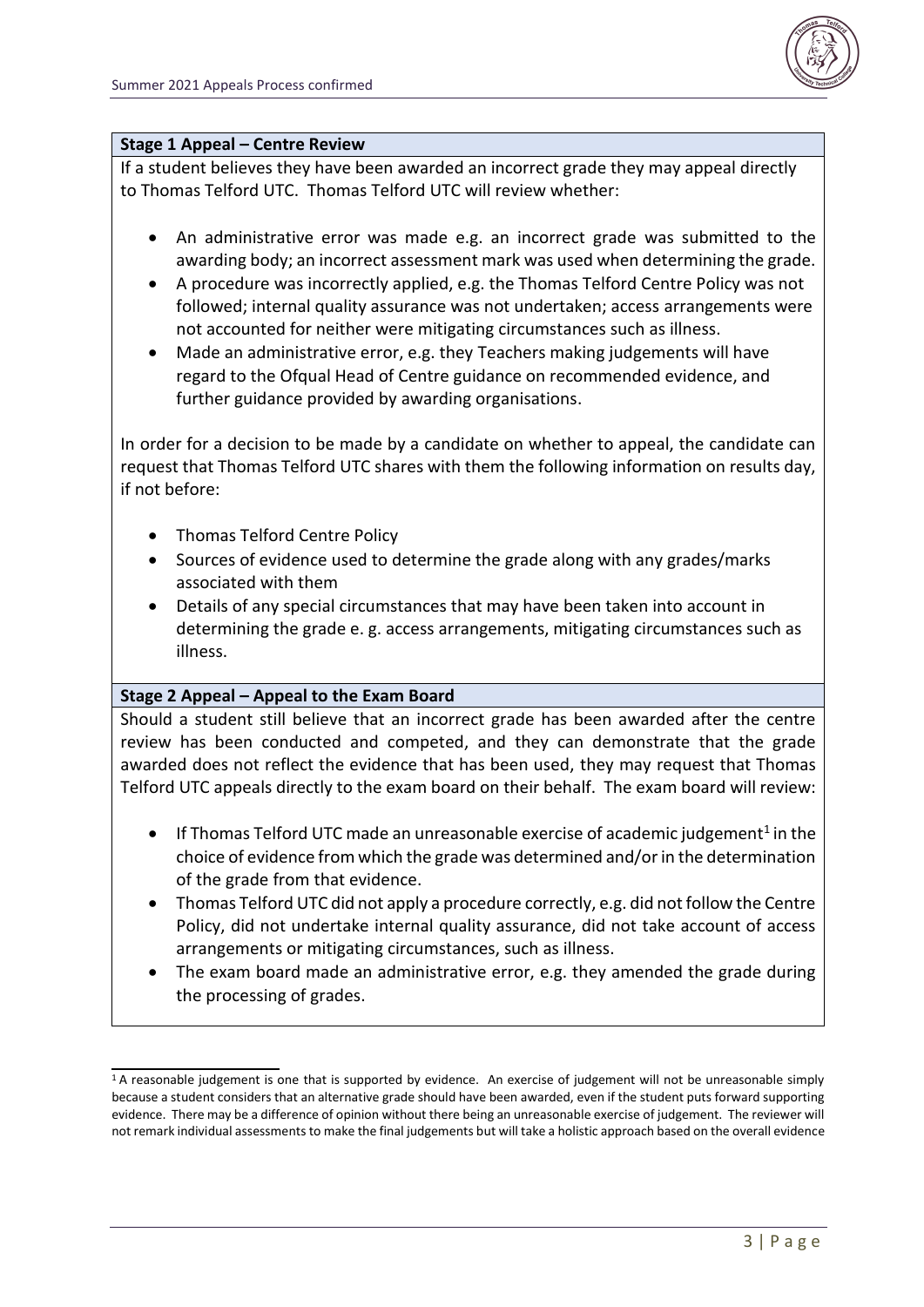

At both stages of the process the student will need to submit their appeal to Thomas Telford UTC giving written consent to conduct the appeal or submit it to the exam board on their behalf. Students are to be reminded that **grades can go down, up or stay the same** through either stage of the process and could potentially affect a cohort rather than an individual's grade.

Should a student have a place at university that is dependant upon an appeal, it is the student's responsibility to inform the university in order that they decide on how to approach the offer. It is also the student's responsibility to inform Thomas Telford UTC so that they request the exam board prioritises the appeal. The timelines for priority and non-priority appeals will be as follows:

**10 August 2021 to 7 September 2021:** priority appeals window

- **10 August 2021 to 16 August 2021:** student to request centre review
- **10 August 2021 to 20 August 2021:** Thomas Telford UTC conducts centre review
- **11 August 2021 to 23 August 2021:** Thomas Telford UTC submits appeal to exam board
- **10 August 2021 to end October 2021:** majority of non-priority appeals take place
	- **10 August 2021 to 3 September 2021:** student to request centre review
	- **10 August 2021 to 10 September 2021:** Thomas Telford UTC conducts centre review
	- **11 August 2021 to 17 September 2021:** Thomas Telford UTC submit appeal to exam board

Should a student believe the exam board to have made a procedural error in handling their appeal, they may apply to Ofqual's Exam Procedures Review Service and review the process undertaken by the exam board.